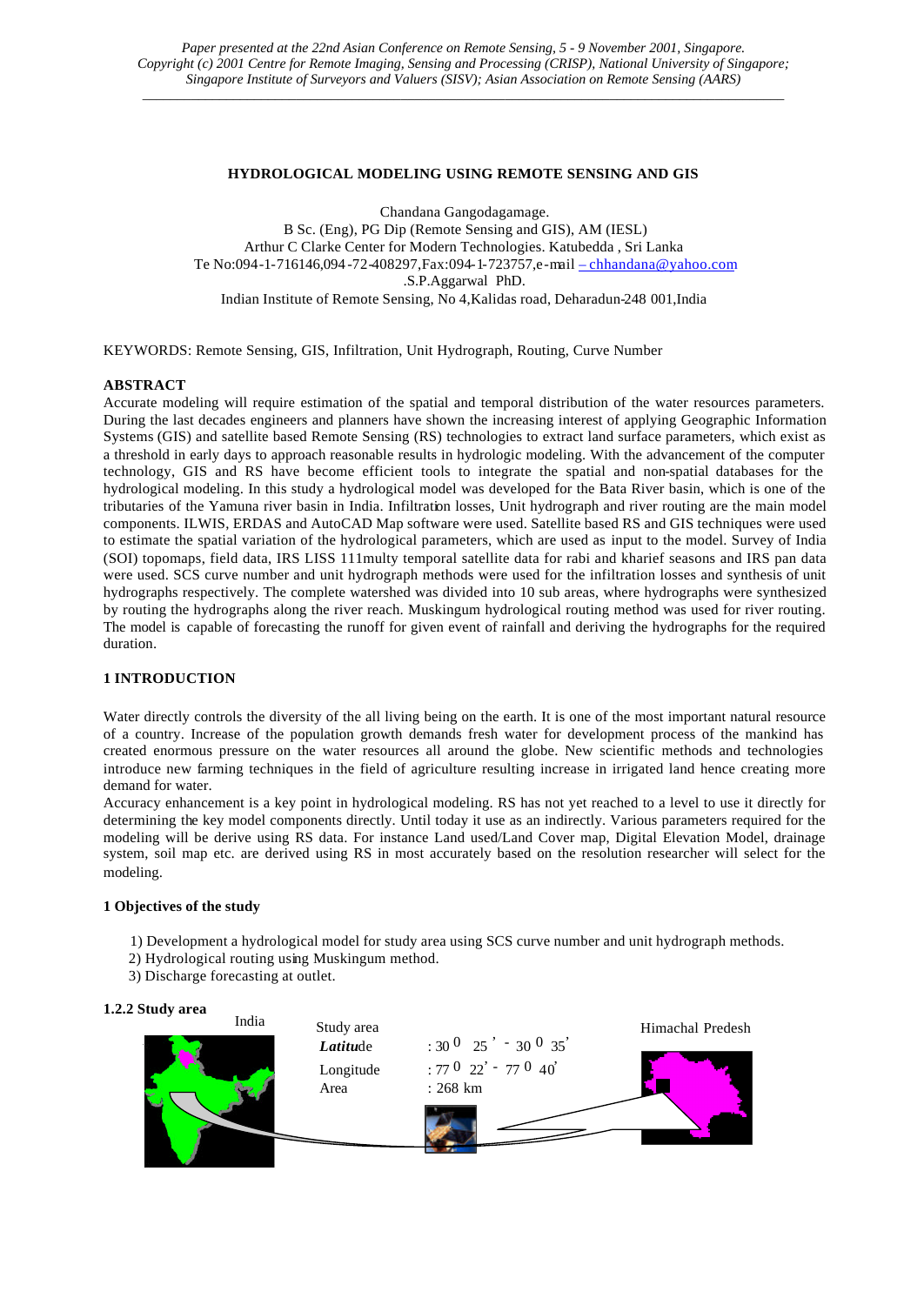## **2 MATERIALS AND METHODS**

The methodology can be divided in to two parts. The first part is the modeling of the spatial variation of the terrain by remote sensing and GIS methods and creates the digital database. Second part involve in analysis of digital database of the hydrological model parameters.

### **Table 2.1 Data used – remote sensing data**

| Data                              | Path | Row | <b>Acquisition Date</b>  |
|-----------------------------------|------|-----|--------------------------|
| IRS 1-D LISS 111 (Kharief Season) | 96   | 50  | 12th<br>October 1998     |
| IRS 1-D LISS 111 (Rabi Season)    | 96   | 50  | $1st$ , March 1998       |
| IRS 1-D PAN                       | 96   | 50  | $08th$ .<br>October 1998 |

# **2.1 Data used – ancillary data/collateral/topographic data**

- a) Survey of India (SOI) toposheets. d) Soil related information.
- 
- c) General information of the watershed and its vegetation.

#### **2.2 Software used**

- a) GIS/Image processing software
- 1) ELWIS 2) ERDAS 3) ARC/VIEW 4) AutoCAD Map b) Analytical software and tools
	- 1) Visual Basic and Visual Basic for application. 2) AutoLisp

#### **2.3 Methodology**

Following flow chart will illustrate the complete methodology used to model the unit hydrograph, river routing and runoff forecasting. Input parameters for the each model components were given below.



- 
- b) Soil map of watershed area. e) Hydrological information.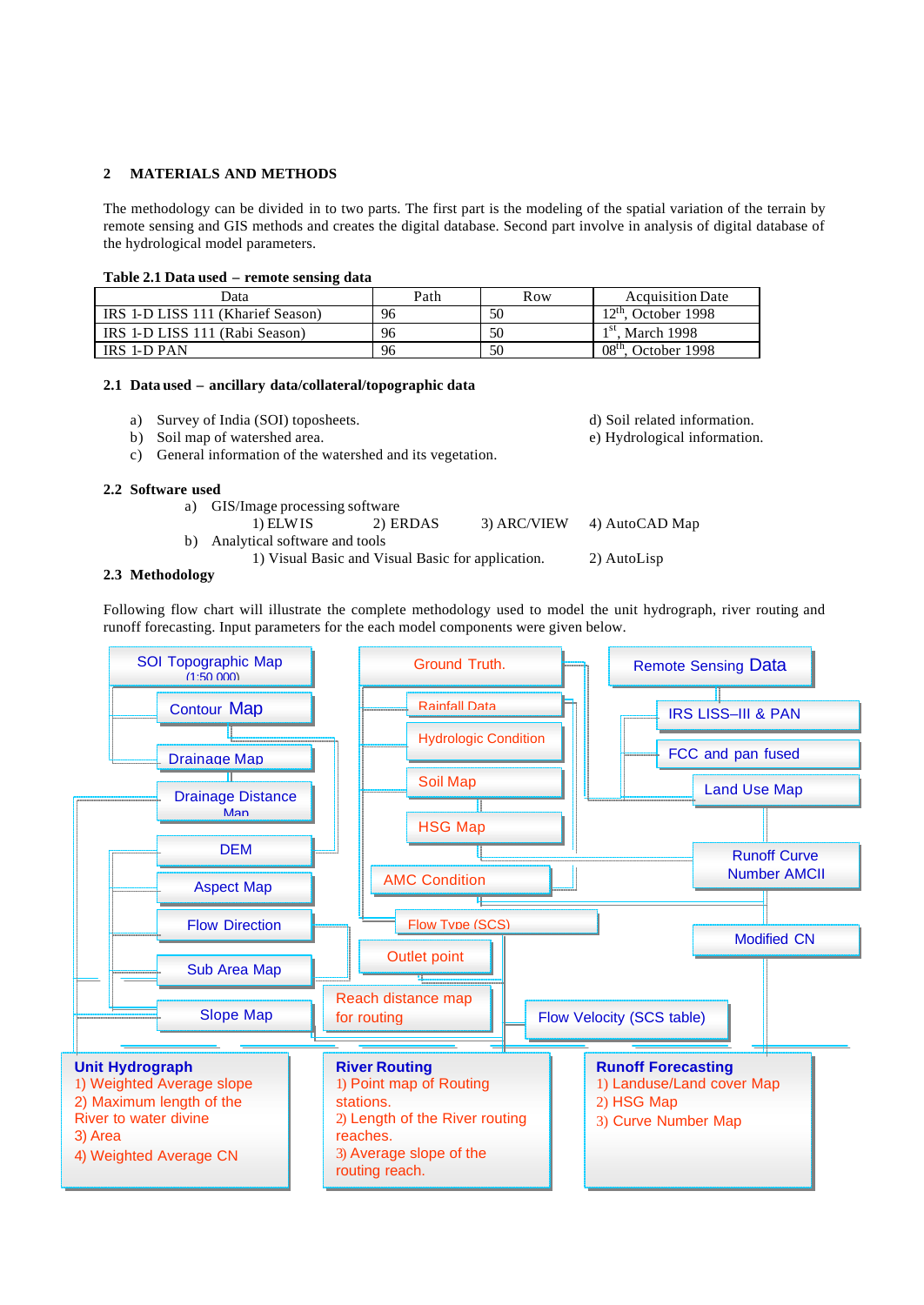**2.3.1 Discharge forecasting. - SCS method:** Discharge forecasting was carried out for the complete watershed as well as sub areas. Discharge forecasting was modeled using SCS curve number method. SCS method involves the relationship of land cover description (Cover type, land treatment and hydrologic condition), hydrologic soil group and curve number. Curve number represents the runoff potential of the hydrological soil cover complexes. SCS Runoff equation

$$
Q = \frac{(P - I_a)^2}{(P - I_a + S)}
$$

| Here | $O$ – Direct runoff in Cumes | $I_{a}$ – Initial abstraction. |
|------|------------------------------|--------------------------------|
|      | $P - Precription$            | $S -$ Maximum potenti          |

Maximum potential retention

**Table 2.2 Variation of initial abstraction & maximum potential retention against soil and cover conditions**.

| Soil and cover condition          | Relation to S |
|-----------------------------------|---------------|
| Black soil region for AMC2 & AMC3 | $I_a = 0.1S$  |
| Black soil region for AMC1        | $L = 0.2S$    |
| All other region                  | $I_a = 0.3S$  |

Antecedent Moisture Conditions. (AMC) – AMC is the index, which yield different runoff conditions if the same rainfall condition. It considers five days earlier rainfall conditions according to following criteria.

**Table 2.3 AMC conditions.**

| <b>AMC Class</b> | $AMC$ (mm)  | Condition                                      |
|------------------|-------------|------------------------------------------------|
| AMC1             | <35         | Dry soil but not the wilting point             |
| AMC11            | $35 - 52.5$ | Average condition.                             |
| AMC111           | >52.5       | Saturated soil; heavy rainfall of lighter rain |
|                  |             |                                                |

Plotting the data for P and Q for many watersheds has revealed an relationship which is known as runoff curve number (CN). CN varies form 100 to 0 where impervious surfaces and water body yield 100 and other surfaces as indicated in the Table 2.4. The major factors that determine CN are hydrological soil group (HSG), cover type, land treatment, hydrologic condition and antecedent moisture condition. Maximum potential storage is related to soil and soil cover condition of the watershed through CN as given in the equation 2.

$$
S = \frac{254000}{CN} - \frac{254}{254}
$$

**2.3.2Unit hydrograph:** Unit hydrographs were synthesized at the outlet using complete watershed as a whole as well as sub area basis. The method applied is SCS dimensionless unit hydrograph method. Followings are the parameters involve in this method.

- 1) Time of concentration.  $-T_c$  4) Time to peak flow-T<sub>p</sub>
- 
- 3) Duration of the excess Rainfall-D

2) Lag time-  $T_{\text{lag}}$  5) Peak Flow-  $Q_p$ 

# **3 RESULTS AND DISCUSSION**

#### **3.1 Discharge forecasting**

It was estimated that out of total rainfall of the area 20% contribute as runoff in 1998 and it is 14.5% in of 1997.The reason for this is that most of the times in 1997 rainfall is not enough to generate runoff. Further if rainfall occurs continuously for some period it will increase the AMC, which leads to high runoff. By observing rainfall distribution graph it is clear that rainfall in 1997 is scattered much more compared to that of 1998. This also substantiates the daily average initial abstraction values tabulated in table 3.1.

**Table3.1 Daily Initial abstraction values in year 1997 and 1998**

| ear  | Daily average Initial abstraction-Ia |
|------|--------------------------------------|
| 00″، |                                      |
|      |                                      |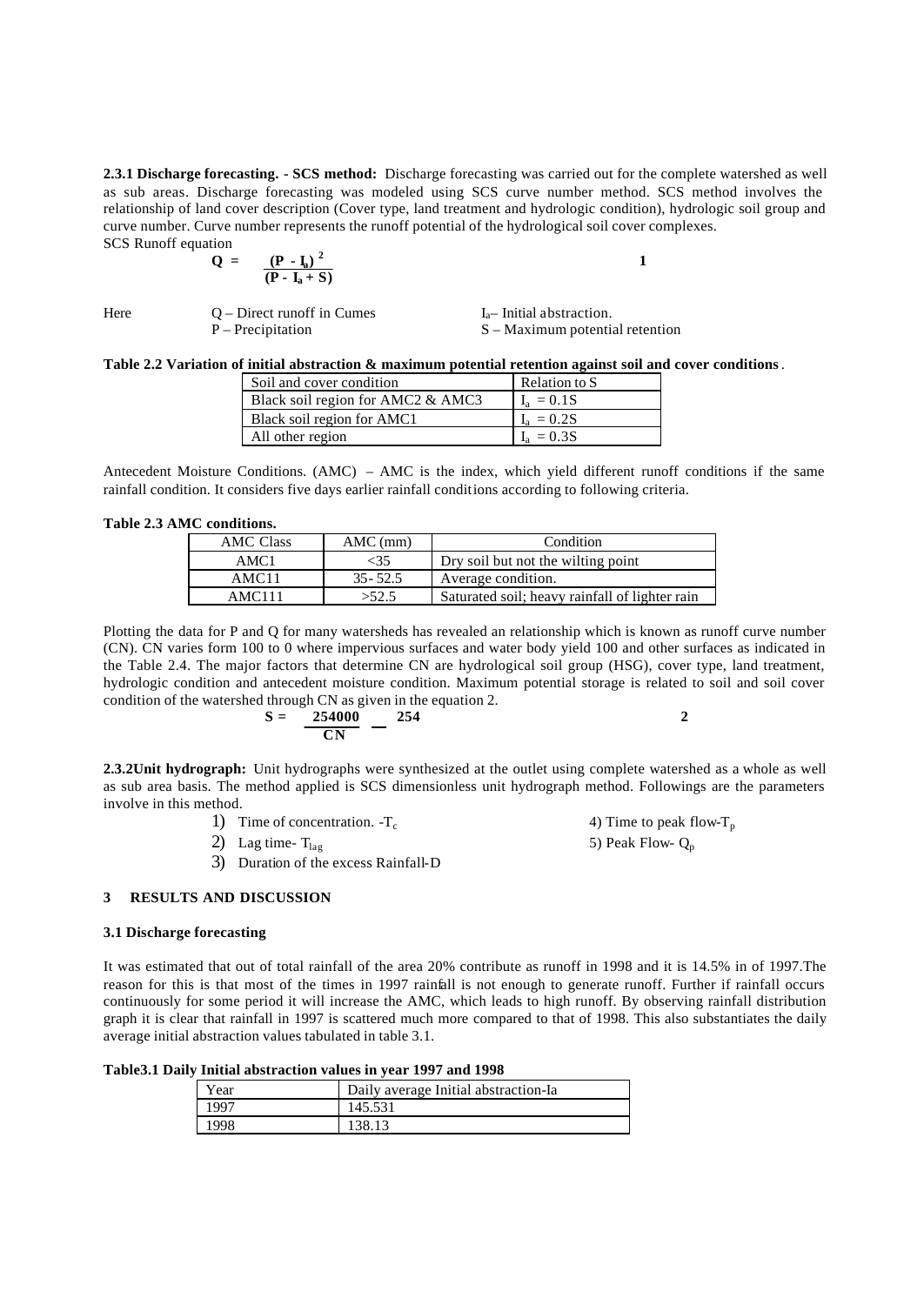## **3.2 Rainfall runoff relation.**

Present study shows that catchment yield 106.468 M Cu m per Year. Following figure 3.2 will forecast event based rainfall runoff relationship in year 1997,1998. Since SCS curve number is an event-based runoff forecasting method the figure 3.2 shows the validity of the relation once it compare with the previous year. Figure 3.3 will give the better result since it has analyzed the two -year rainfall events for the catchment

# **3.3 Digital Database for hydrological modeling.**



Map 1: False colour comp osite of the Bata river basin Map2: Land use land cover map of the watershed Map3: Hydrological soil group map (HSG) Map 4: Digital elevation model

Map 5: Flow Direction map Map 6: Sub area map of the watershed Map7: Drainage density map Map 8: Dra inage order map

**Note: All the maps were derived at 20m resolutions. All the calculations were based on the above cell size.**

# **Figure 3.1 Variation of runoff with initial abstraction and rainfall runoff relationship for 1997/1998**



**Note:** The figure 3.1 shows the relationship between rainfall and initial abstraction. It can be clearly observed that once rainfall occurred initial abstraction value would come down and increase the runoff potential.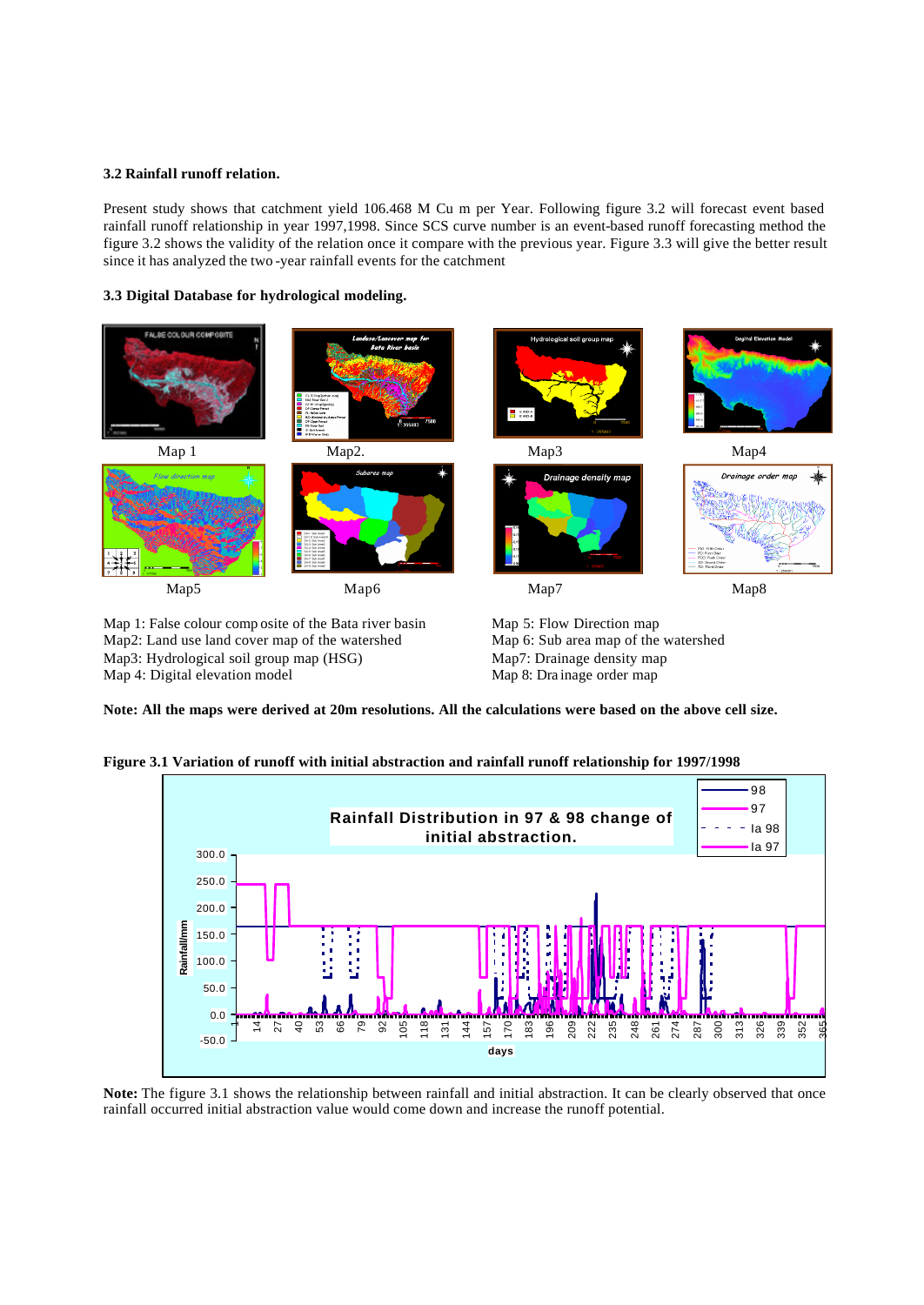#### **Table 3.2 Variation of runoff potential**

| Group                     | Area       | Percentage of HSG    | Major Land Cover                 |
|---------------------------|------------|----------------------|----------------------------------|
|                           | percentage |                      |                                  |
| High runoff potential     | 21.36      | $6.4\%$ -A, 93.6% -B | 40% paddy, 43% - Fallow          |
|                           |            |                      | 6% other crop, 11% settlement    |
| Moderate runoff potential | 61.54      | $44.3\% -A$ , 55.7-B | 38%-Dense Forest, 36% Mode dense |
|                           |            |                      | forest, 25% - open forest        |
|                           |            |                      | 1%-Cuitivativation+ Settlement   |
| Low runoff potential      | 17.10      | 100% -A              | 100% Dense forest                |

## **Table 3.3 Comparisons of the Time to peak, time bass and peak discharge**

|                      | Tp             | <b>Qp</b>       | Tb          | S             | D        | <b>CN</b> | Area            |
|----------------------|----------------|-----------------|-------------|---------------|----------|-----------|-----------------|
| <b>SUBAREA</b>       | <b>TIME TO</b> | <b>PEAK DIS</b> | <b>TIME</b> | Average slope | Drainage | CN        | Km <sup>2</sup> |
|                      | PEAK (Hr)      | Cumecs          | BASE (Hr)   | (% )          | Density  | (AMC2)    |                 |
| Complete             | 8              | 76.864          | 40          | 21.4          | 0.12     | 52.4      | 268.            |
| Subarea1             | 3              | 24.321          | 11          | 44.0          | 0.19     | 41.6      | 21.80           |
| Subarea2             | 5              | 13.689          | 20          | 20.7          | 0.13     | 49.4      | 27.10           |
| Subarea3             | 7              | 13.169          | 28          | 28.1          | 0.13     | 42.4      | 34.15           |
| Subarea4             | 4              | 17.388          | 14          | 15.3          | 0.14     | 62.0      | 23.94           |
| Subarea <sub>5</sub> | $\overline{4}$ | 23.179          | 16          | 27.8          | 0.15     | 43.9      | 33.15           |
| Subarea6             | 3              | 18.553          | 12          | 12.9          | 0.12     | 68.4      | 20.65           |
| Subarea7             | $\overline{4}$ | 25.087          | 18          | 22.6          | 0.12     | 51.9      | 40.88           |
| Subarea <sub>8</sub> | $\overline{4}$ | 11.465          | 12          | 8.9           | 0.11     | 77.3      | 13.60           |
| Subarea9             | 6              | 14.984          | 22          | 9.8           | 0.09     | 64.7      | 31.61           |
| Subarea10            | 4              | 18.619          | 12          | 17.5          | 0.10     | 65.1      | 21.95           |

Highest average slope exist in the area1, which yield comparatively very less time to create its peak discharge at outlet. In sub area 4,6,and 8 create peak discharge within less time even though it's slope is comparatively less. Reason for this is high CN value

## **3.4) River routing.**

Four routing stations were selected along the rivers. To keep the different k value arbitrary points in between above stations also selected.



Figure 3.2 Routing stations along the River Figure 3.3 Composite hydrograph at outlet